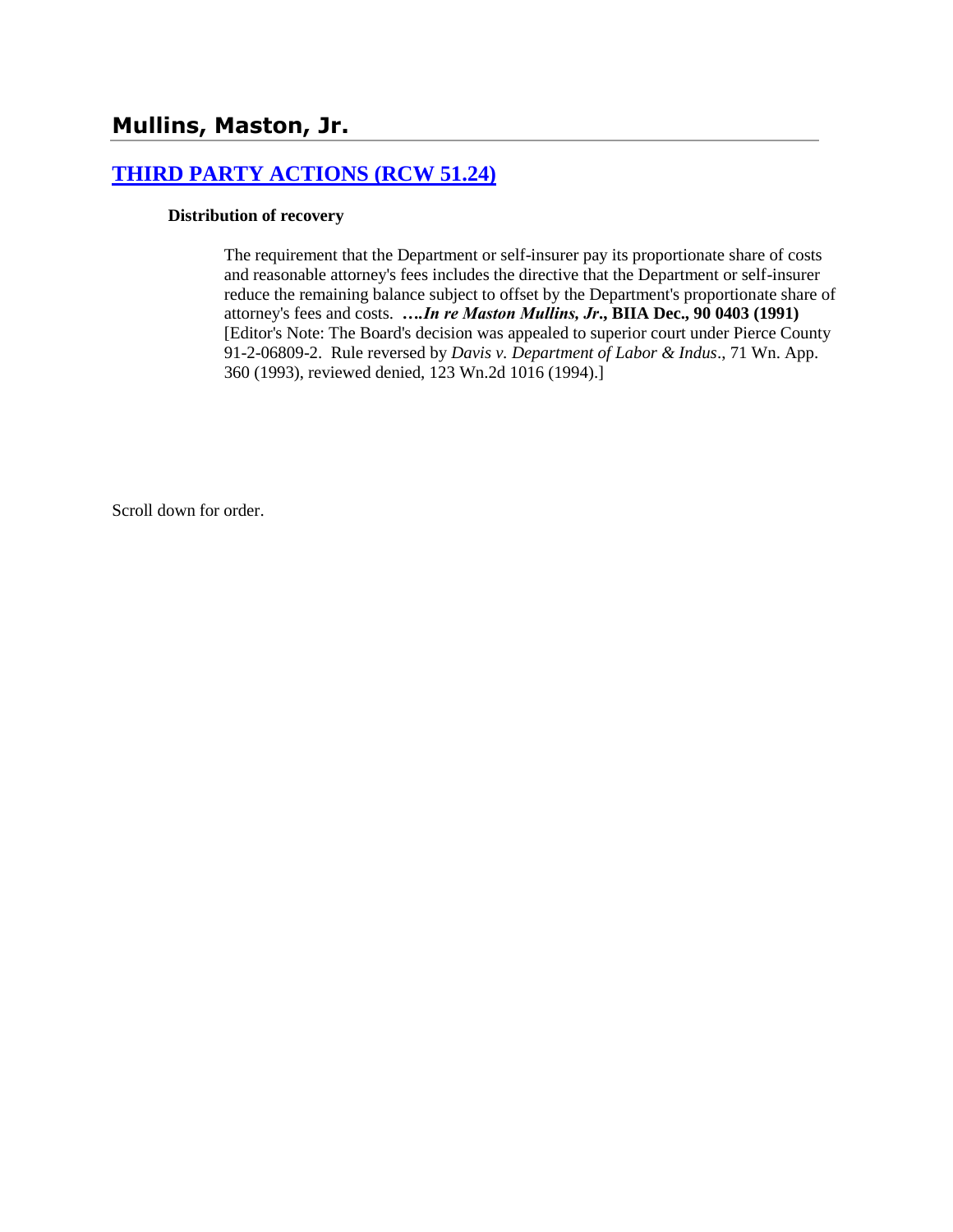#### **BEFORE THE BOARD OF INDUSTRIAL INSURANCE APPEALS STATE OF WASHINGTON**

**)**

**IN RE: MASTON MULLINS, JR. ) DOCKET NO. 90 0403**

**CLAIM NO. J-296659 ) DECISION AND ORDER**

APPEARANCES:

Claimant, Maston Mullins, Jr., by Small, Snell, Logue & Weiss, P. S., per Richard E. Weiss, Kathryn L. Carman and Sharon Cloud

Employer, Northwest Cascade Inc., None

Department of Labor and Industries, by The Attorney General, per Beverly Norwood Goetz, Assistant

This is an appeal filed by the claimant, Maston Mullins, Jr., on January 25, 1990 from an order of the Department of Labor and Industries dated January 22, 1990. The Department order of January 22, 1990 set aside the Department order dated December 28, 1989 and made the following distribution of a \$165,000.00 third party settlement pursuant to the provisions of RCW 51.24.060: \$61,575.88 for attorneys' fees and costs, \$25,856.03 to the claimant, and \$77,568.09 to the Department. The Department order is **REVERSED.**

# **DECISION**

Pursuant to RCW 51.52.104 and RCW 51.52.106, this matter is before the Board for review and decision on a timely Petition for Review filed by the claimant to a Proposed Decision and Order issued on October 30, 1990 in which the order of the Department dated January 22, 1990 was reversed and the claim remanded to the Department with direction to distribute the third party recovery as follows: \$61,575.88 for attorneys' fees and costs, \$44,137.76 to the claimant, and \$59,286.36 to the Department. The industrial appeals judge made the following calculations:

|    | Gross recovery:                                                              | \$165,000.00     |
|----|------------------------------------------------------------------------------|------------------|
| 2. | <b>Attorneys' fees and costs</b><br>paid pursuant to<br>RCW 51.24.060(1)(a): | \$61,575.88      |
|    | Net Recovery:                                                                | \$103,424.12     |
| 3. | Claimant's 25% share of net<br>recovery pursuant to<br>RCW 51.24.060(1)(b):  | $-$ \$ 25,856.03 |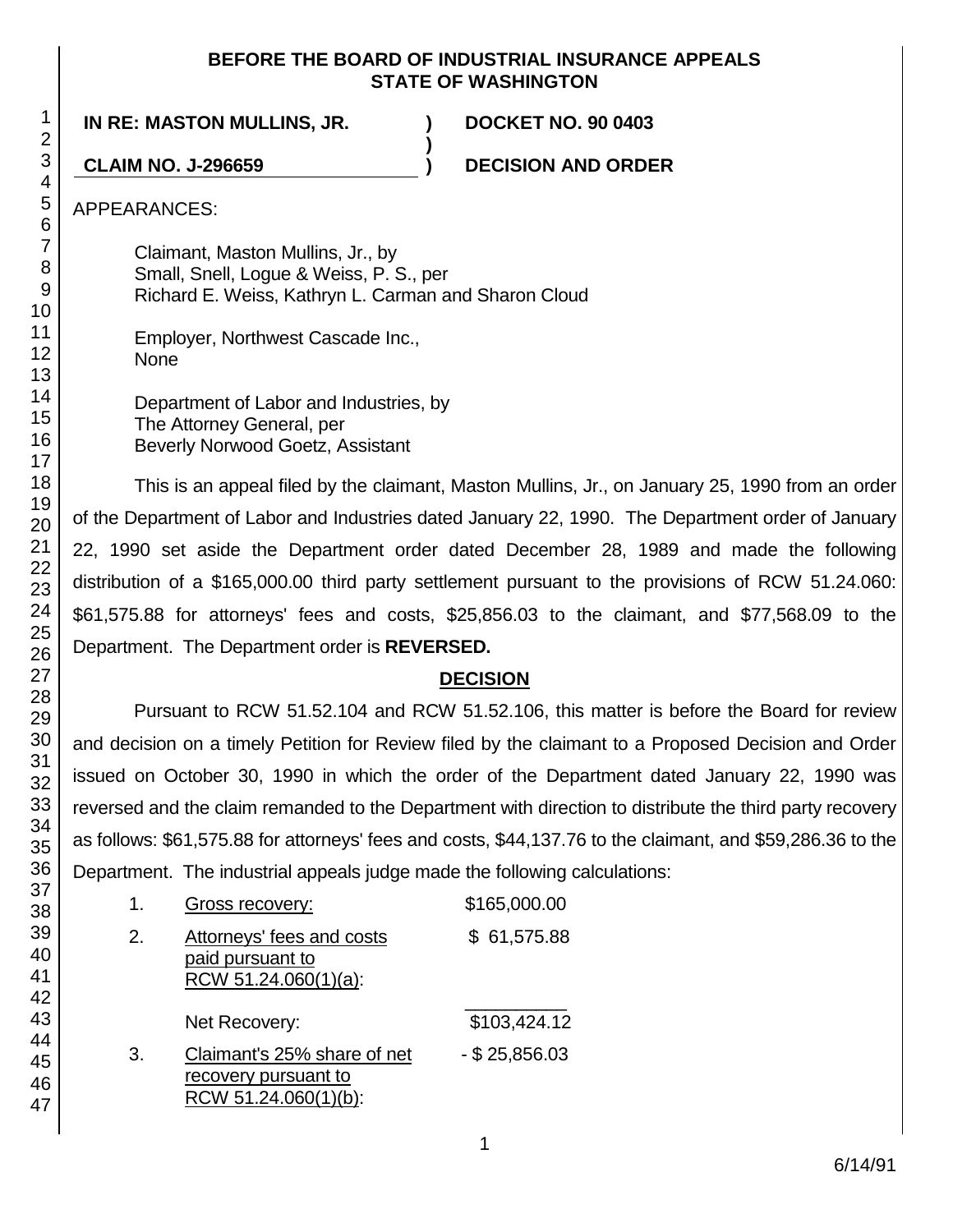\_\_\_\_\_\_\_\_\_ Balance: \$ 77,568.09 4. Department's lien reduced - \$59,286.36 by its proportionate share of attorneys' fees and costs calculated pursuant to RCW 51.24.060(1)(c)(1): \_\_\_\_\_\_\_\_\_

Remaining Balance: \$18,281.73

We agree with our industrial appeals judge's calculation of the dollar amounts to be distributed to the claimant, his attorney, and to the Department respectively. We disagree, however, with our industrial appeals judge's conclusion that Mr. Mullins can receive no additional compensation or benefits from the Department until his future entitlement equals \$18,281.73. The industrial appeals judge treated the Department's proportionate share of attorneys' fees and costs as if it were included in the excess subject to offset under RCW 51.24.060(1)(d) and (e). RCW 51.24.060(1)(c)(ii) dictates a different result. That section specifically excludes the Department's share of attorneys' fees and costs both from the remaining balance (RCW 51.24.060(1)(d)) and from the excess subject to offset (RCW 51.24.060(1)(e)).

Mr. Mullins sustained an industrial injury while in the course of his employment with North Cascade Incorporated. The injury was due to the negligence of a third party. Mr. Mullins filed an application for workers' compensation benefits with the Department of Labor and Industries. Mr. Mullins also filed a civil lawsuit against the liable third party, who settled for \$165,000.00. At the time of the settlement, the Department had paid Mr. Mullins benefits in the amount of \$94,581.65. Attorneys' fees and costs in the third party settlement were \$61,575.88.

The controlling statute is RCW 51.24.060(1):

If the injured worker or beneficiary elects to seek damages from the third person, any recovery made shall be distributed as follows:

(a)The costs and reasonable attorneys' fees shall be paid proportionately by the injured worker or beneficiary and the department and/or selfinsurer;

(b) The injured worker or beneficiary shall be paid twenty-five percent of the balance of the award; provided, That in the event of a compromise and settlement by the parties, the injured worker or beneficiary may agree to a sum less than twenty-five percent;

(c) The department and/or self-insurer shall be paid the balance of the recovery made, but only to the extent necessary to reimburse the department and/or self-insurer for compensation and benefits paid;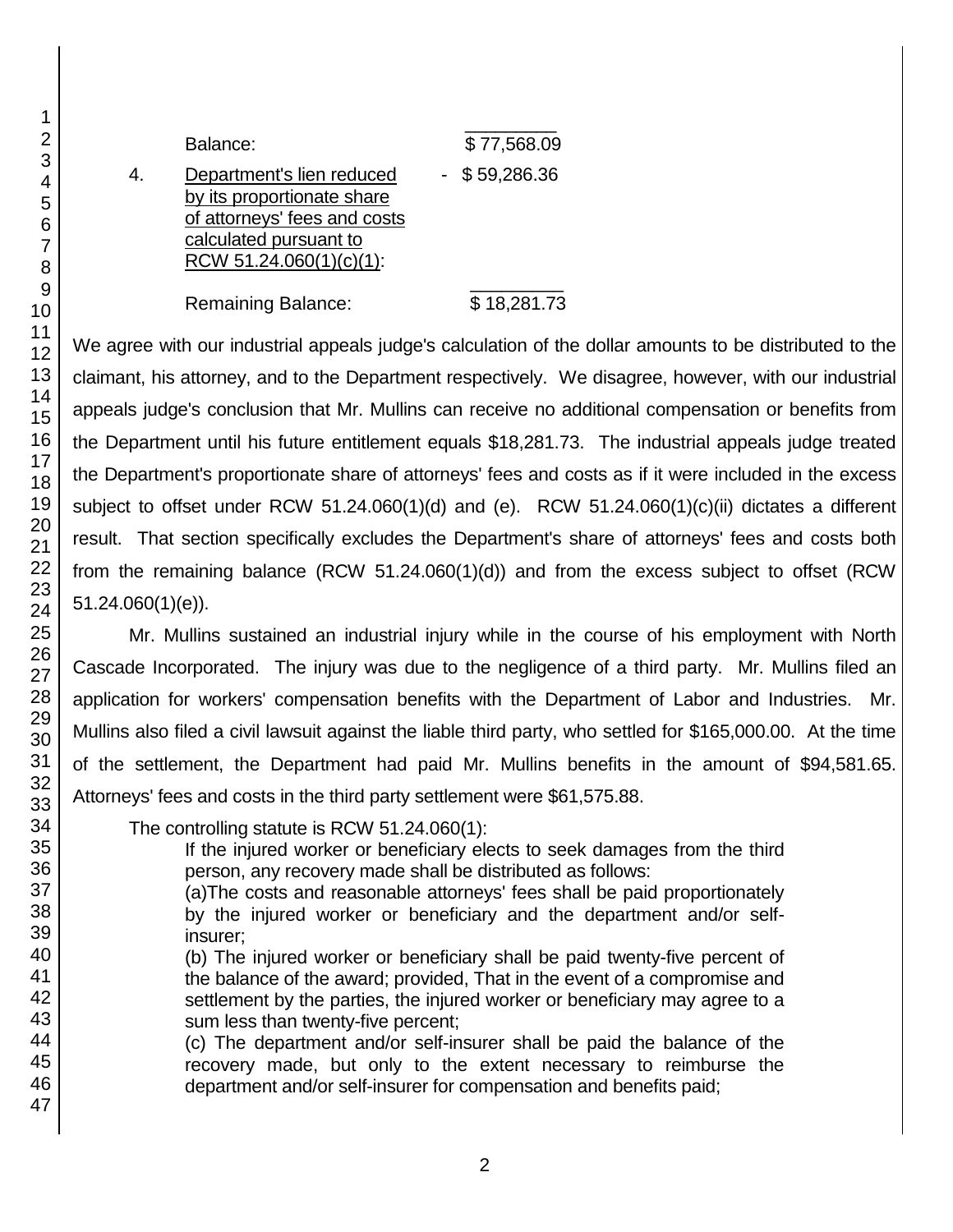(i) The department and/or self-insurer shall bear its proportionate share of the costs and reasonable attorneys' fees incurred by the worker or beneficiary to the extent of the benefits paid or payable under this title: Provided, that the department or self-insurer may require court approval of costs and attorneys' fees or may petition a court for determination of the reasonableness of costs and attorneys' fees.

(ii) The sum representing the department's and/or self-insurer's proportionate share shall not be subject to subsection (1)(d) and (e) of this section.

(d) Any remaining balance shall be paid to the injured worker or beneficiary;

(e) Thereafter no payment shall be made to or on behalf of a worker or beneficiary by the department and/or self-insurer for such injury until the amount of any further compensation and benefits shall equal any such remaining balance. Thereafter, such benefits shall be paid by the department and/or self-insurer to or on behalf of the worker or beneficiary as though no recovery had been made from a third person;

Our industrial appeals judge relied upon the decision in Longview Fibre Company v. Dep't of Labor & Indus., 58 Wn.App. 751 (1989) rev. denied, 115 Wn.2d 1010 (1990) (hereinafter, the McGee decision). Applying the formula set forth in McGee, our industrial appeals judge correctly determined that the Department's proportionate share of attorneys' fees and costs under RCW 51.24.060(1) is calculated by multiplying a fraction, the numerator of which is the amount of the reimbursement lien and the denominator being the gross recovery from the third party, times the total attorneys' fees and costs incurred by the worker.

We start with the following figures:

| 1. Gross recovery:                                  | \$165,000.00 |
|-----------------------------------------------------|--------------|
| 2. Attorneys' fees and costs<br>incurred by worker: | \$61,575.88  |
| 3. Reimbursement lien:                              | \$94,581.65  |

The ratio of the reimbursement lien to the gross recovery is .5732. Multiplying the total amount of attorneys' fees and costs (\$61,575.88) by .5732, the Department's proportionate share as contemplated by RCW 51.24.060(1)(c)(i) is \$35,295.29. That amount is then subtracted from the total reimbursement lien and the reduced lien is calculated as follows:

1. Reimbursement Lien: \$94,581.65

1 2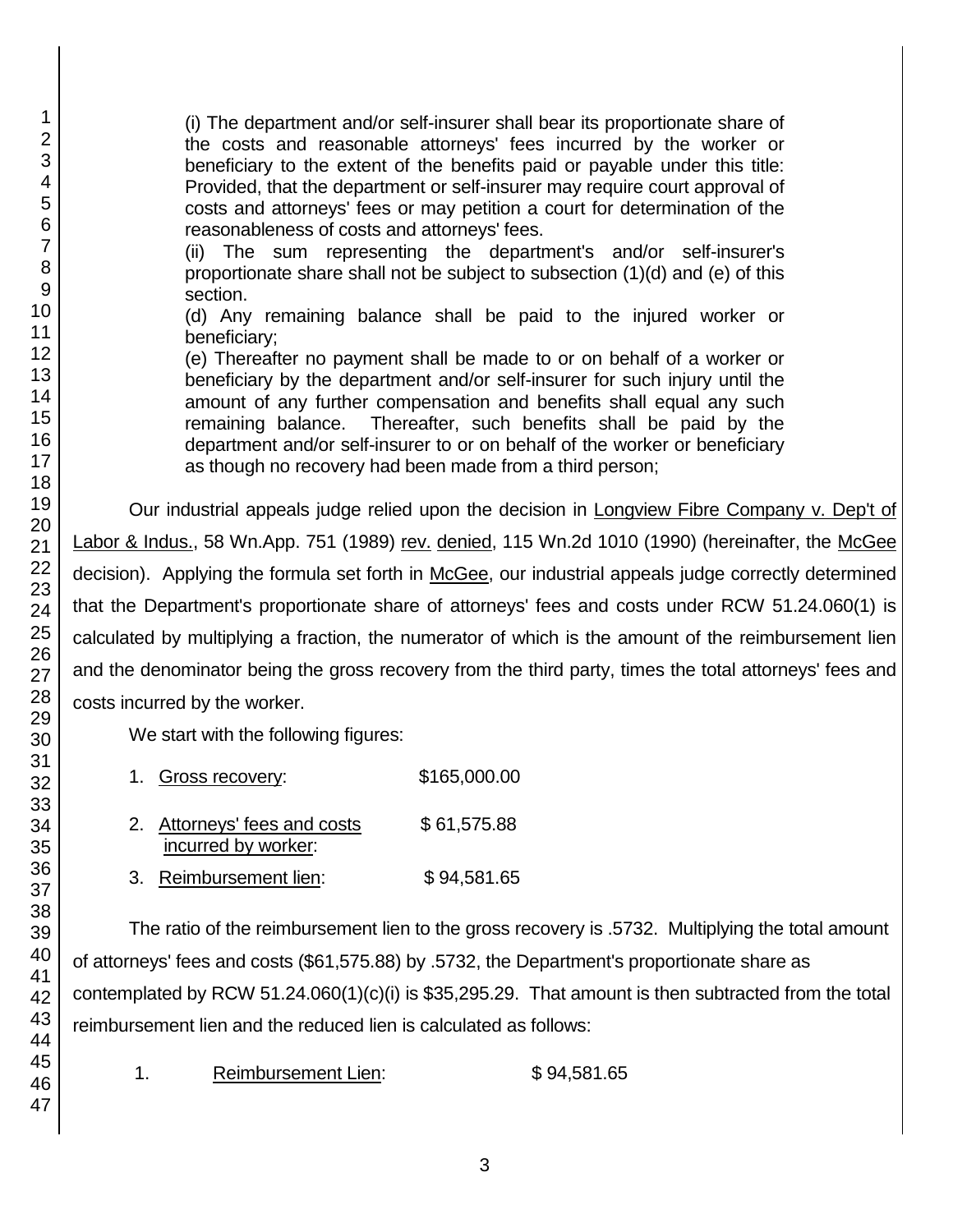| 2. | Department's proportionate<br>share of attorneys' fees<br>and costs:                                                                                       | $-$ \$ 35,295.29                                                                                |
|----|------------------------------------------------------------------------------------------------------------------------------------------------------------|-------------------------------------------------------------------------------------------------|
| 3. | Reduced lien:                                                                                                                                              | \$59,286.36                                                                                     |
|    |                                                                                                                                                            | Pursuant to the provisions of RCW 51.24.060, the gross recovery is distributed as follows:      |
| 1. | Gross recovery:                                                                                                                                            | \$165,000.00                                                                                    |
| 2. | Attorneys' fees and costs<br>(RCW 51.24.060(1)(a)):                                                                                                        | $-$ \$61,575.88                                                                                 |
|    | Net recovery:                                                                                                                                              | \$103,424.12                                                                                    |
| 3. | Claimant's 25% share of<br>net recovery pursuant to<br>RCW 51.24.060(1)(b):                                                                                | $-$ \$ 25,856.03                                                                                |
|    | Balance:                                                                                                                                                   | \$77,568.09                                                                                     |
| 4. | Department's lien reduced - \$59,286.36<br>by its proportionate share<br>of attorneys' fees and costs<br>calculated pursuant to<br>RCW 51.24.060(1)(c)(i): |                                                                                                 |
|    | Remainder:                                                                                                                                                 | \$18,281.73                                                                                     |
|    |                                                                                                                                                            | The remaining balance of \$18,281.73 is to be paid to Mr. Mullins pursuant to the provisions of |
|    |                                                                                                                                                            | RCW 51.24.060(1)(d) which states. "Any remaining balance shall be paid to the injured worker or |

31 32 33 34 35 36 37 38 beneficiary." We agree with our industrial appeals judge's calculations up to this point. We have granted

review, however, because of our industrial appeals judge's determination that, pursuant to the provisions of RCW 51.24.060(1)(e), no further payment is to be made to Mr. Mullins until the amount of any further compensation and benefits shall equal \$18,281.73. The sole issue before us is the amount, if any, which should be treated as the excess recovery subject to offset against the payment of future benefits pursuant to RCW 51.24.060(1)(e). As the figures set forth above demonstrate, the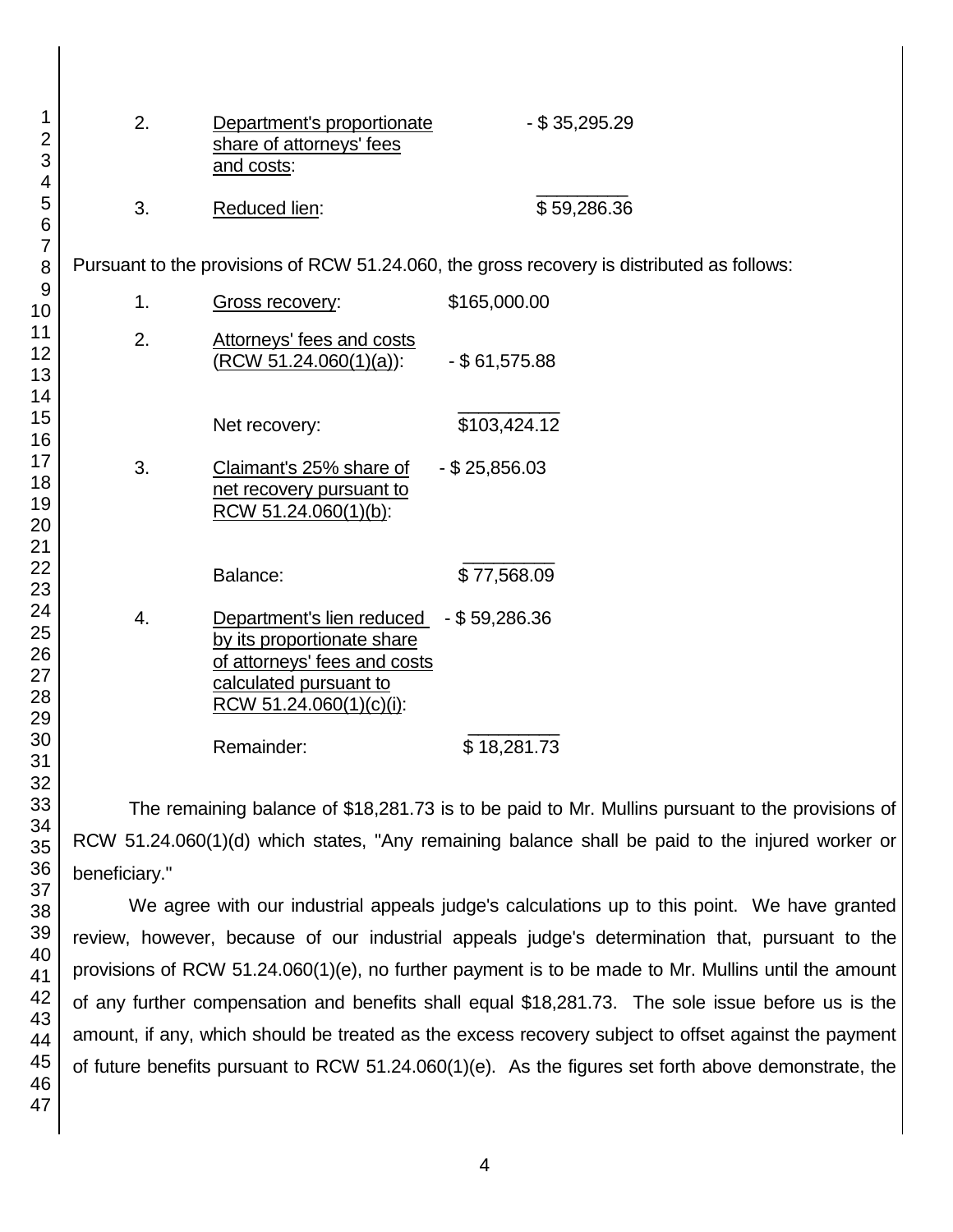industrial appeals judge calculated the excess recovery subject to offset by subtracting the Department's reduced reimbursement lien from the balance.

In McGee the Court stated:

A remainder according to subsection (1)(d) is whatever is left when the reduced lien is offset against the balance.

McGee, at 757.

The "remaining balance", according to RCW 51.24.060(1)(d), is paid to the worker. However, for the reasons stated below, the amount of this remainder cannot be the same as the amount of the excess recovery subject to offset without running afoul of RCW 51.24.060(1)(c)(ii), which provides:

> The sum representing the department's and/or self-insurer proportionate share shall not be subject to subsection (1)(d) and (e) of this section.

It is true that the rote application of the equation set forth by the appellate court in McGee, considered with dicta defining the remainder, would seem to support the industrial appeal judge's interpretation. However, if the Department is to truly offset an excess amount of the third party recovery and contribute its proportionate share of attorneys' fees and costs, the excess recovery subject to offset must be calculated by deducting the amount of the Department's proportionate share of attorneys' fees and costs from the "remainder" or "remaining balance". The calculation of the excess recovery subject to offset then looks like this:

| 1.<br>2. | <b>Gross recovery:</b><br>Attorneys' fees and costs<br>$(RCW 51.24.060(1)(a))$ :                                                             | \$165,000.00<br>$-$ \$61,575.88 |
|----------|----------------------------------------------------------------------------------------------------------------------------------------------|---------------------------------|
|          | Net recovery:                                                                                                                                | \$103,424.12                    |
| 3.       | Claimant's 25% share of net<br>recovery pursuant to<br>RCW 51.24.060(1)(b):                                                                  | $-$ \$ 25,856.03                |
|          | Balance:                                                                                                                                     | \$77,568.00                     |
| 4.       | Department's lien reduced<br>by its proportionate share<br>of attorneys' fees and costs<br>calculated pursuant to<br>RCW 51.24.060(1)(c)(1): | $-$ \$ 59,286.36                |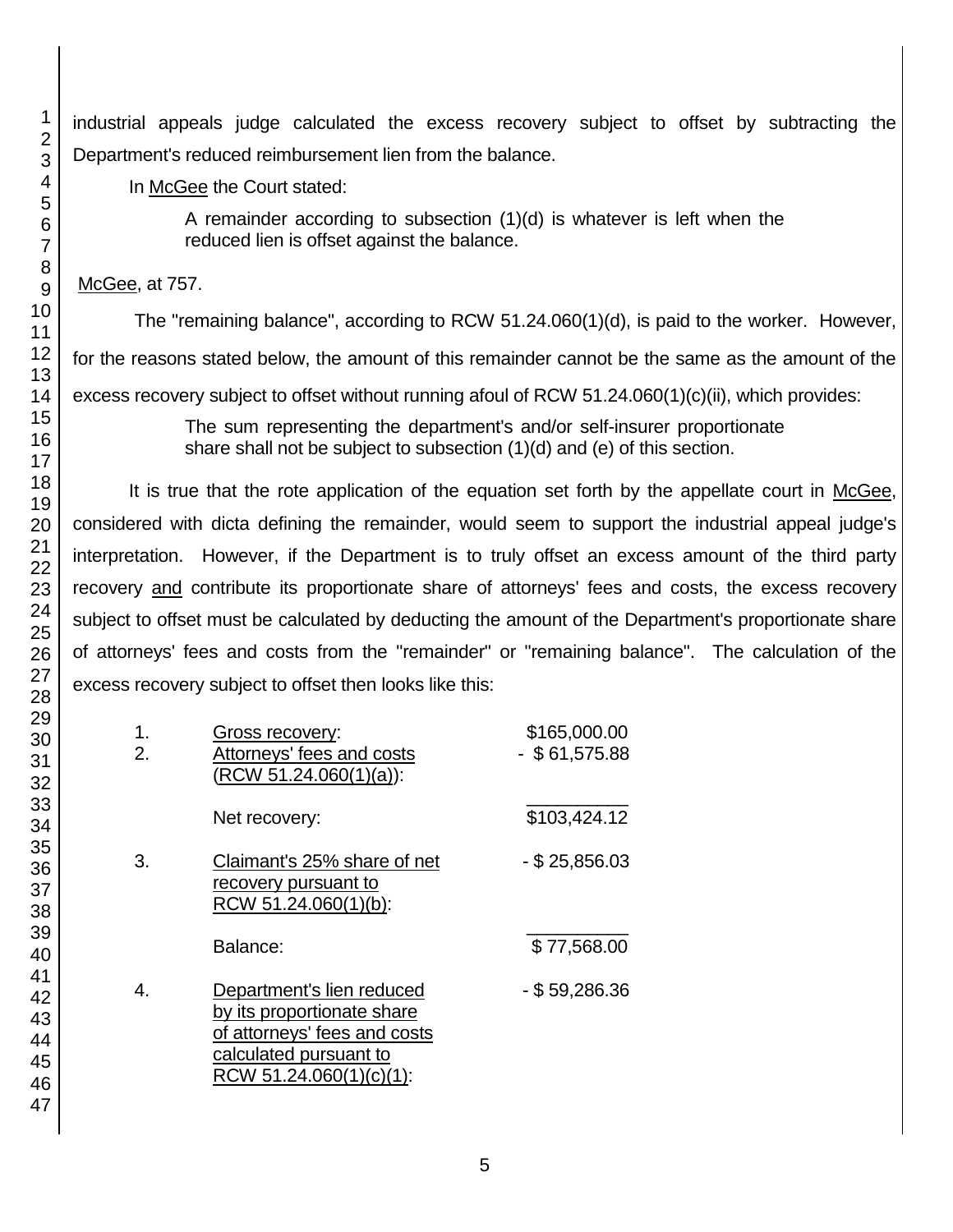$\overline{\phantom{a}}$  , where  $\overline{\phantom{a}}$ Remaining Balance: \$18,281.73 5. Department's proportionate - \$ 35,295.29 share of attorneys' fees and costs:

Excess Recovery Subject To Offset: 0<sup>1</sup>

Nothing in the McGee decision requires that the excess recovery subject to offset be calculated without consideration of the Department's share of attorneys' fees and costs. To the contrary, if the Department's proportionate share of attorneys' fees and costs is not taken into account when the excess recovery subject to offset is calculated, then the Department would avoid paying some or all of its proportionate share in all cases where future benefits are paid. In the instant case, the parties have stipulated that Mr. Mullins has been placed on the pension rolls. Although it is not a certainty, it is highly likely that during Mr. Mullins' lifetime he will be entitled to future benefits in excess of \$18,281.73. The industrial appeals judge's calculation of the excess recovery subject to offset would mean that the Department's share of the attorneys' fees and costs incurred by the claimant would be reduced by \$18,281.73. The Department would end up paying only \$17,013.56, not

However, if the remaining balance were greater than the Department's proportionate share of attorneys' fees and costs, an additional step would be necessary as follows:

6. Excess Recovery Subject to Offset X Total attorneys'= Gross Recovery fees and costs

Department's proportionate share of attorneys' fees and costs to be paid on the excess recovery subject to offset.

In the event further benefits are payable and the Department wishes to take advantage of the offset provisions of RCW 51.24.060(1)(e), the Department must further reduce the amount actually offset by its proportionate share of attorneys' fees and costs with respect to that payable amount. The Department cannot benefit by offsetting the excess recovery against future benefits payable to the worker unless the Department also deducts its proportionate share of attorneys' fees and costs from the excess recovery subject to offset.

l

 In the present appeal, the calculations stop at the fifth step. Because the Department's proportionate share of attorneys' fees and costs is greater than the remaining balance, it is clear in this case that there is no excess recovery subject to offset.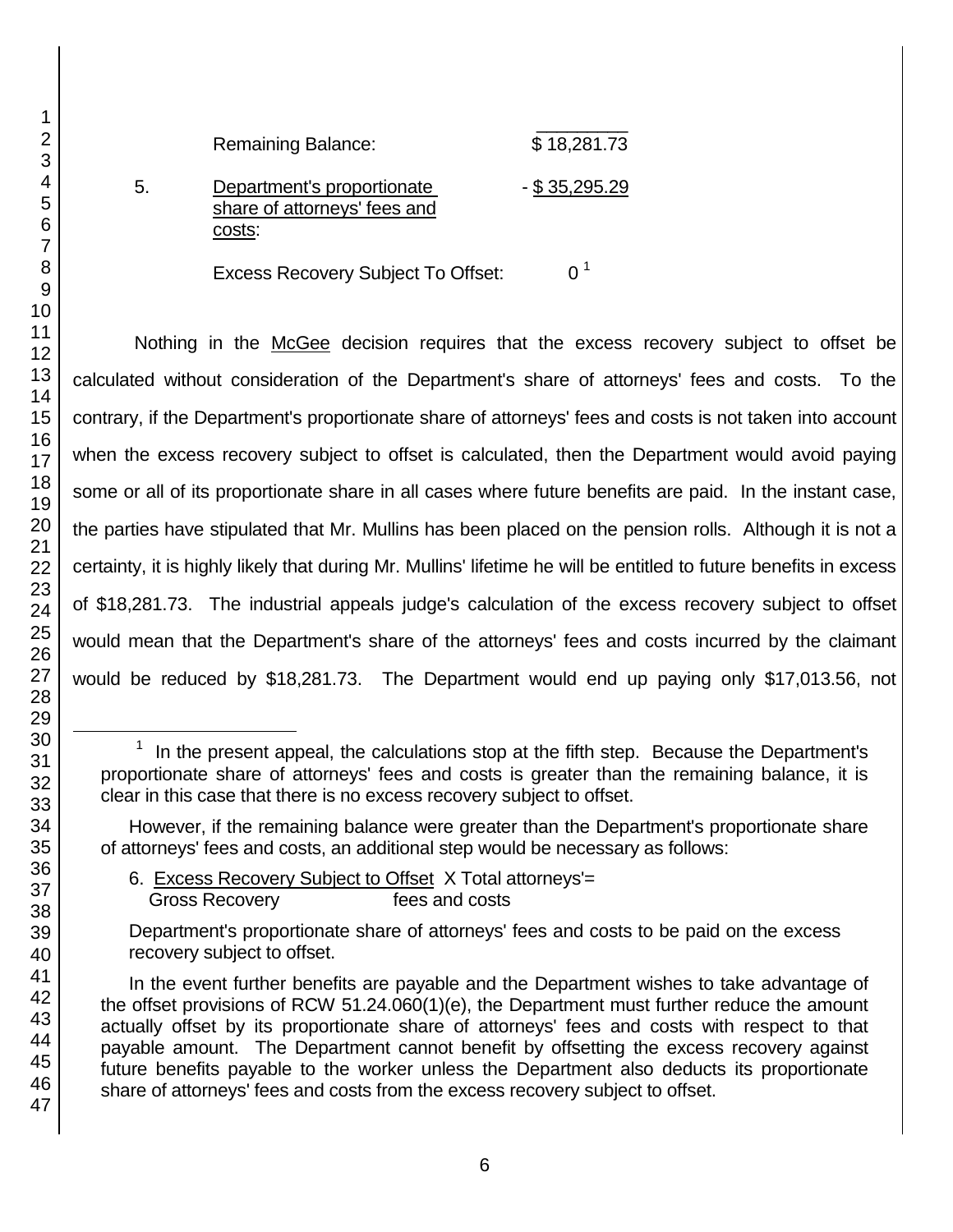\$35,295.29, in attorneys' fees and costs. This would render meaningless RCW 51.24.060(1)(a) which requires that:

#### The costs and reasonable attorneys' fees shall be paid proportionately by the injured worker or beneficiary and the department and/or self-insurer;

## (Emphasis added)

For the Department to effectively contribute to the attorneys' fees and costs when there is a remaining balance, the amount of the Department's proportionate share of the fees and costs must be subtracted from the remaining balance in calculating the excess recovery subject to offset. (See also, Footnote 1) To do otherwise would allow the Department to recoup all or part of its proportionate share of the attorneys' fees and costs by setting off the amount of its share against future benefits, future benefits which would otherwise be payable to the claimant.

We note that the issue raised by this appeal was not before the Court in McGee. The Court in McGee was concerned with the fair apportionment of attorneys' fees and costs between the claimant and the self-insured employer. McGee must be read in that light. It was not necessary to the Court's holding to consider the calculation of the excess recovery subject to offset. It is not necessary or appropriate to read McGee in a manner which would permit the Department to recoup all or part of its proportionate share of attorneys' fees and costs by offsetting the entire remaining balance against future benefits which would otherwise be payable to the claimant. Such an interpretation would make the Department's payment of its proportionate share of attorneys' fees and costs illusory in any instance in which the claimant is entitled to future benefits.

The Department order of January 22, 1990 is incorrect and is reversed. This matter is remanded to the Department with directions to distribute the third party recovery as follows:

|    | <b>FINDINGS OF FACT</b>                   |   |             |  |
|----|-------------------------------------------|---|-------------|--|
|    | Excess recovery subject to offset:        | S | O           |  |
| 2. | Net share to Department:                  |   | \$59,286.36 |  |
| 2. | Net share to claimant:                    |   | \$44,137.76 |  |
| 1. | Net share to attorney for fees and costs: |   | \$61,575.88 |  |

1. On August 4, 1983, the claimant, Maston Mullins, Jr., filed an application for benefits with the Department of Labor and Industries alleging the occurrence of an industrial injury on July 8, 1983 during the course of his employment with Northwest Cascade, Inc. On September 16, 1986, the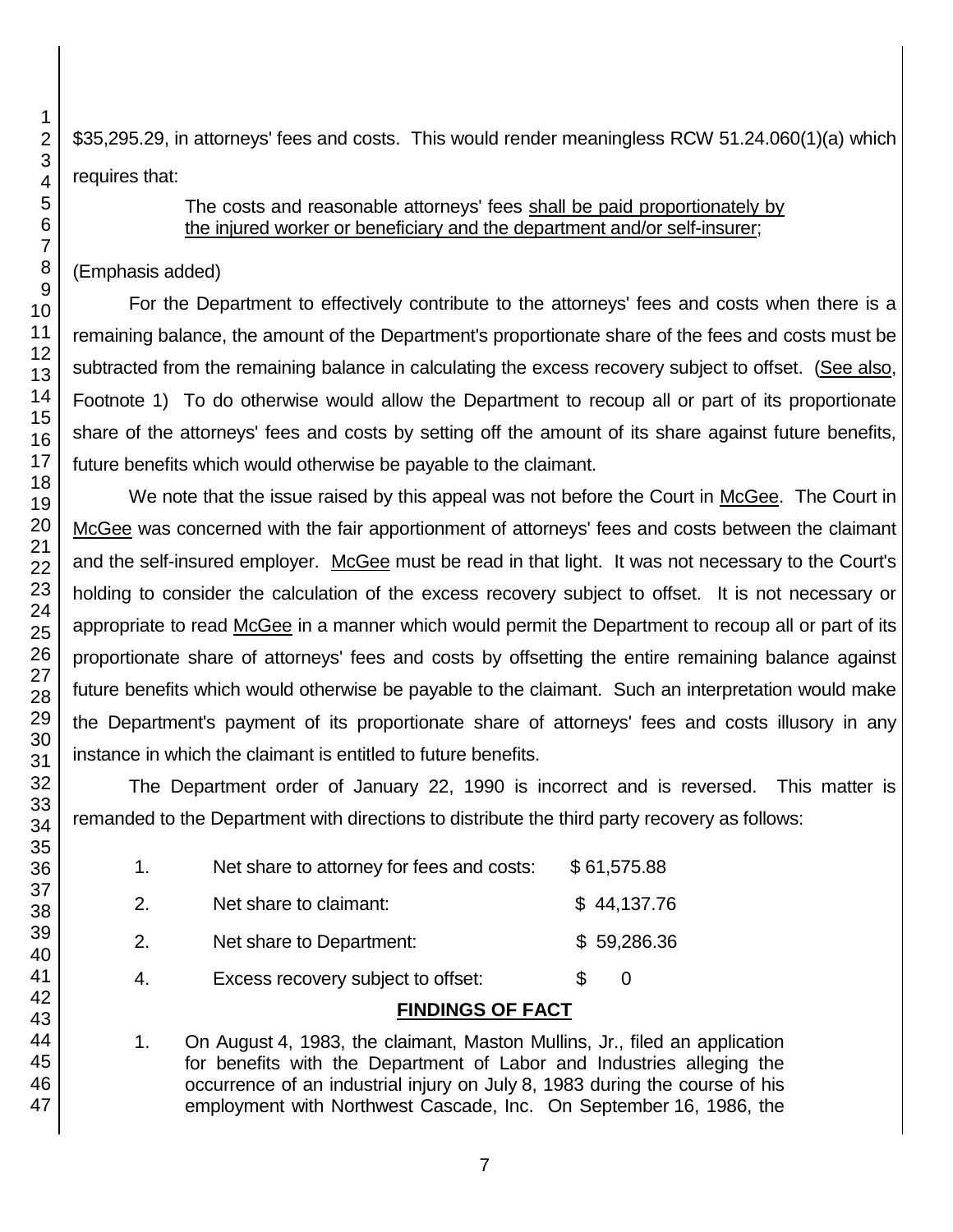Department issued an order determining that the claimant was a permanently and totally disabled worker effective October 29, 1985. On December 28, 1989, the Department issued an order stating that the claimant had recovered \$165,000.00 and, pursuant to the provisions of RCW 51.24.060, the settlement proceeds were distributed as follows: to the attorney for fees and costs - \$61,575.88; to the claimant -\$45,490.06; and to the Department - \$57,934.06. The Department order further calculated an excess recovery totaling\$19,634.03, subject to offset by the Department. On January 4, 1990, the claimant filed a notice of appeal with the Board of Industrial Insurance Appeals from the Department order of December 28, 1989 and that appeal was assigned Docket No. 90 0016. On January 17, 1990, the Department issued an order holding its prior order of December 28, 1989 in abeyance. On January 18, 1990, the Board issued an order in Docket No. 90 0016 returning the case to the Department for further action.

On January 22, 1990, the Department issued an order setting aside and holding for naught its prior order of December 28, 1989 and made the following distribution of the claimant's third party recovery of \$165,000.00: to the attorney for fees and costs - \$61,575.88; to the claimant - \$25,856.03; to the Department - \$77,568.09 with the Department declaring a statutory lien against the third party recovery for a sum of \$94,581.00. On January 25, 1990, the claimant filed a notice of appeal with the Board from the Department order of January 22, 1990. On February 27, 1990, the Board issued an order granting the appeal, assigned it Docket No. 90 0403, and directed that hearings be held on the issues raised therein.

- 2. The claimant sustained an industrial injury on July 8, 1983. In addition to filing a claim for workers' compensation benefits, he sued the liable third party. That lawsuit was settled for \$165,000.00.
- 3. The claimant incurred attorneys' fees and costs related to the third party settlement in the amount of \$61,575.88.
- 4. At the time of the settlement of the third party action, the Department had paid the claimant compensation and benefits in the amount of \$94,581.65. That amount is the reimbursement lien.
- 5. The Department's proportionate share of costs and attorneys' fees is calculated as follows:

Reimbursement lien \$ 94,581.65 = .5732 Gross recovery \$165,000.00 .5732 X attorneys' fees and costs \$ 61,575.88 = \$35,295.29.

The Department's reduced lien is \$ 94,581.65 - \$35,295.29 = \$ 59,286.36.

6. The distribution of the third party recovery is as follows: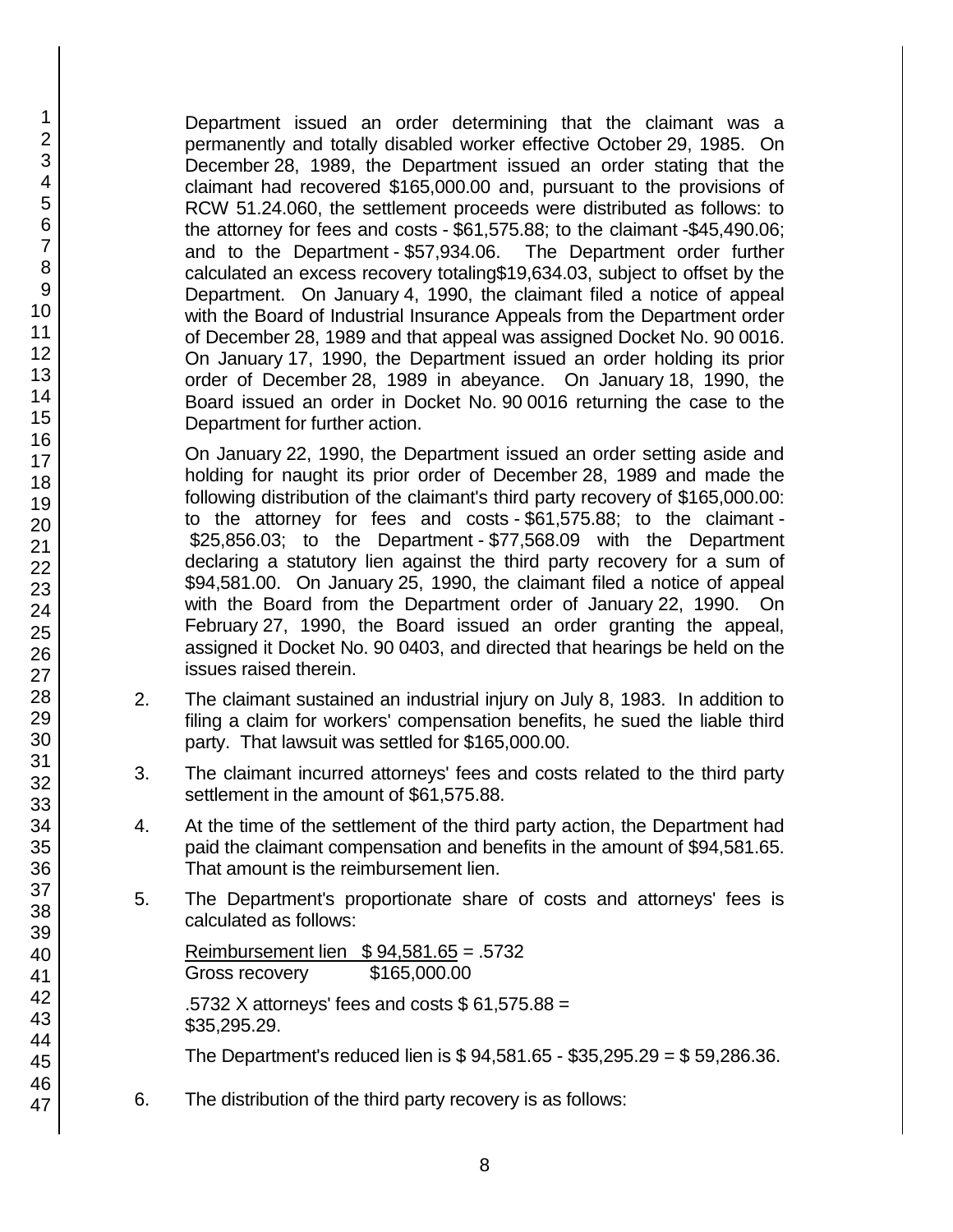|                | \$165,000.00<br>a. Gross recovery:                                                                                                                                                                                                                                                                                                                                                                                                                                             |
|----------------|--------------------------------------------------------------------------------------------------------------------------------------------------------------------------------------------------------------------------------------------------------------------------------------------------------------------------------------------------------------------------------------------------------------------------------------------------------------------------------|
| วิ<br>วั       | b. Attorneys' fees and costs $-$ \$61,575.88<br><u>(RCW 51.24.060(1)(a)):</u>                                                                                                                                                                                                                                                                                                                                                                                                  |
|                | \$103,424.12<br>Net recovery:                                                                                                                                                                                                                                                                                                                                                                                                                                                  |
|                | c. Claimant's 25% share of net- \$25,856.03<br>recovery pursuant to<br>RCW 51.24.060(1)(b):                                                                                                                                                                                                                                                                                                                                                                                    |
| 2<br>3         | \$77,568.09<br>Balance:                                                                                                                                                                                                                                                                                                                                                                                                                                                        |
| วิ<br>วั       | d. Department's lien reduced $-$ \$59,286.36<br>by its proportionate share<br>of attorneys' fees and costs<br>calculated pursuant to<br>RCW 51.24.060(1)(c)(1):                                                                                                                                                                                                                                                                                                                |
| 2<br>3         | \$18,281.73<br>Remaining Balance:                                                                                                                                                                                                                                                                                                                                                                                                                                              |
| $\bar{5}$<br>ć | e. Department's proportionate - \$35,295.29<br>share of attorneys' fees and<br>costs:                                                                                                                                                                                                                                                                                                                                                                                          |
|                | <b>Excess Recovery Subject To Offset:</b><br>0                                                                                                                                                                                                                                                                                                                                                                                                                                 |
|                | <b>CONCLUSIONS OF LAW</b>                                                                                                                                                                                                                                                                                                                                                                                                                                                      |
|                | 1.<br>The Board of Industrial Insurance Appeals has jurisdiction over the parties<br>and the subject matter to this appeal.                                                                                                                                                                                                                                                                                                                                                    |
| 5              | 2.<br>There is no excess recovery subject to offset within the meaning of RCW<br>51.24.060(1)(e) because RCW 51.24.060(1)(c)(ii) specifically excludes the<br>Department's proportionate share of attorneys' fees and costs from RCW<br>51.24.060(1)(e), i.e., from the excess recovery subject to offset.                                                                                                                                                                     |
|                | 3.<br>The Department order entered on January 22, 1990, which set aside and<br>held for naught a prior Department order of December 28, 1989 and<br>distributed the third party recovery of \$165,000.00 as follows: \$61,575.88<br>for attorneys' fees and costs, \$25,856.03 to the claimant and \$77,568.09<br>to the Department, is incorrect is reversed. This matter is remanded to the<br>Department with directions to distribute the third party recovery as follows: |
| 5              | \$61,575.88<br>Net share to attorney<br>(a)<br>for fees and costs:                                                                                                                                                                                                                                                                                                                                                                                                             |
|                | Net share to claimant:<br>\$44,137.76<br>(b)                                                                                                                                                                                                                                                                                                                                                                                                                                   |